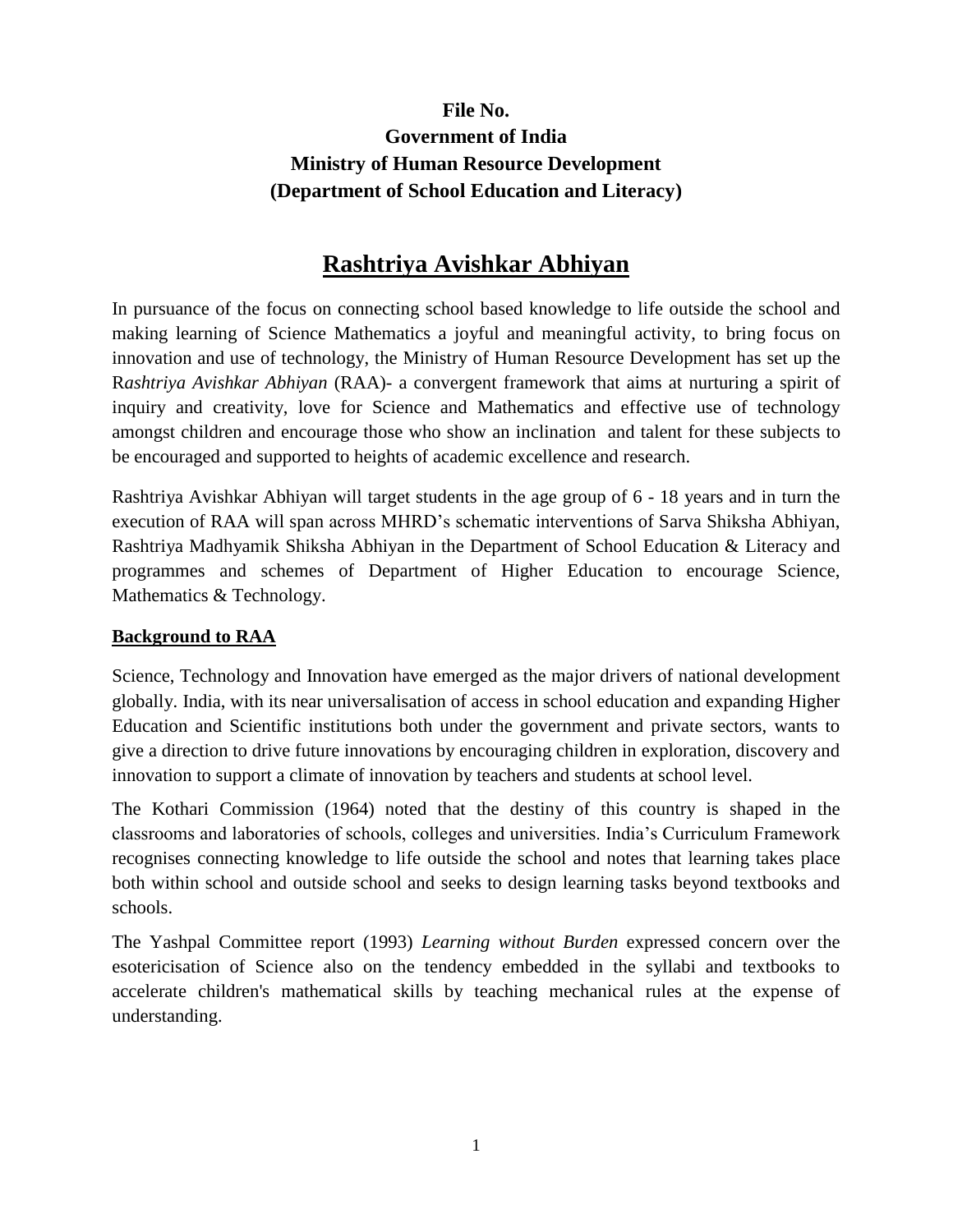# **Aim**

While emphasising the primacy of the schools and classroom transactions, the RAA aims to leverage the potential for science, mathematics and technology learning in non-classroom settings. Beyond the four walls of a classroom, opportunities for science, mathematics and technology learning abound.

Accordingly, the *'Rashtriya Avishkar Abhiyan (RAA)"* is planned to provide nourishing and nurturing support to and a platform for schools in a *dual track approach* to make Science, Mathematics and Technology exciting to children and encourage them to have an enduring interest both **inside classroom** and **outside classroom activities**.

# **Objectives**

- To enable children to become motivated and engaged in Science, Mathematics and Technology (SMT) through observation, experimentation, inference drawing, model building, rational reasoning, testability etc.
- To create curiosity, excitement and exploration among school children in Science, Mathematics and Technology.
- To create a culture of thinking, inventing, tinkering and doing to promote enquiry based learning in Schools.
- To achieve learning levels appropriate to the class of study in Science and Mathematics.
- To encourage and nurture schools to be incubators of Innovation.

| Target Age group | Every child of 6-18 Years age                                        |  |  |  |  |  |
|------------------|----------------------------------------------------------------------|--|--|--|--|--|
| Target classes/  | Children from Classes I to XII                                       |  |  |  |  |  |
| courses          | Children of Open Schools 6-18 years                                  |  |  |  |  |  |
|                  | Children of Special Schools (for disabled children)<br>3.            |  |  |  |  |  |
|                  | 4. Children studying in Special Training Centres (bridge programmes) |  |  |  |  |  |
| Target School /  | State / UT Government and local body Schools                         |  |  |  |  |  |
| Institutions     | Kendriya Vidyalayas, Navodaya Vidyalayas and other Central           |  |  |  |  |  |
|                  | Government Schools                                                   |  |  |  |  |  |
|                  | Special Schools (for disabled children)<br>3.                        |  |  |  |  |  |
|                  | Open Schools systems of children of 6-18 years<br>4.                 |  |  |  |  |  |
|                  | 5. Special Training Centres (bridge programmes)                      |  |  |  |  |  |

### **Target Age group, Classes and Schools**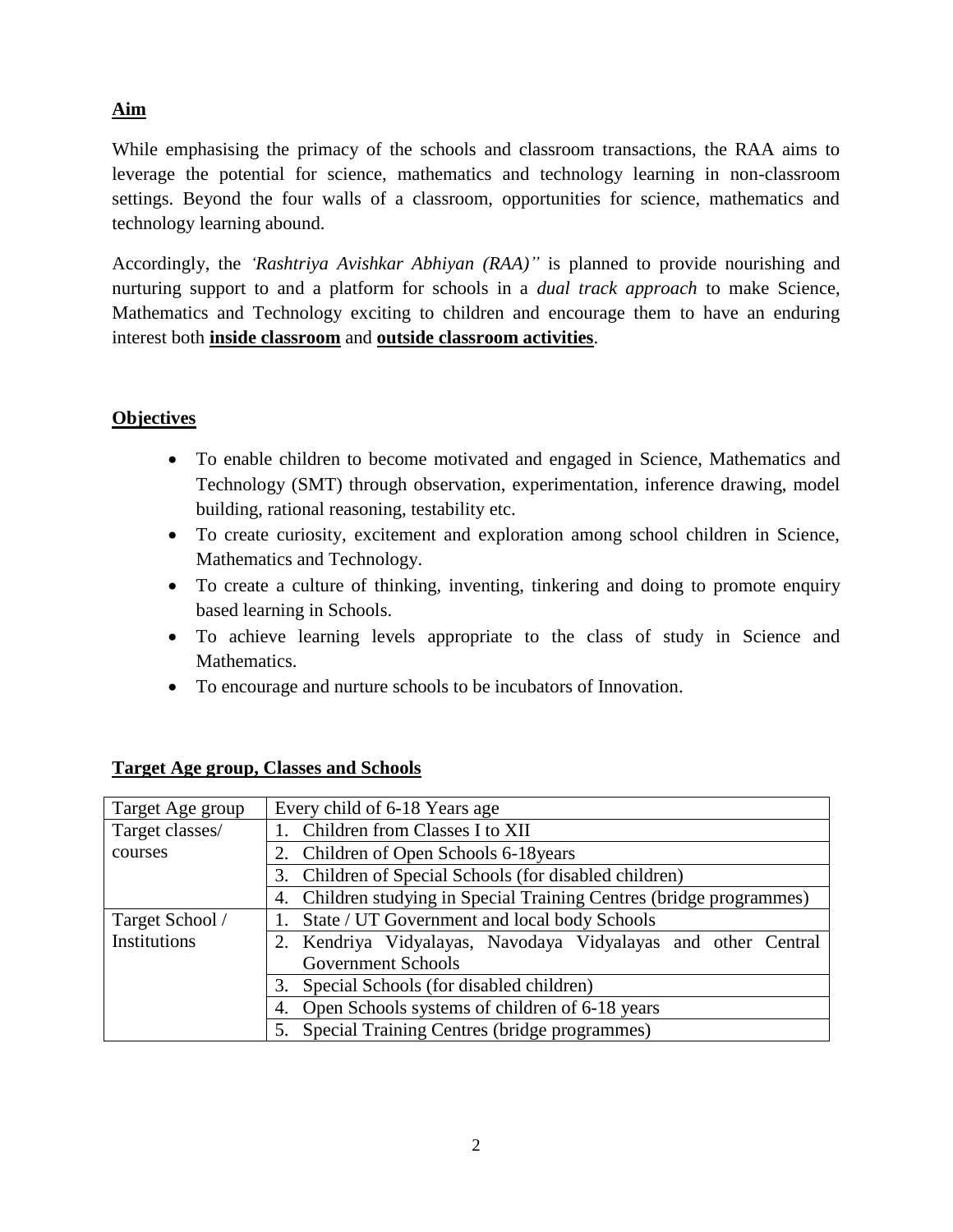### **Major interventions under RAA**

- **(I) Systemic improvements in the School System**
	- Teacher Preparation for Science, Mathematics and Technology: Pre-Service and In-Service
	- Assessment design for Science and Mathematics for students
	- Recruitment of Science and Mathematics Teachers.
	- Strengthening School Science Laboratories and Mathematics Laboratories
	- Provision of teaching-learning equipments and supplementary books/materials to enhance Science and Mathematics transaction in classrooms.
	- Use of Technology in Science and Mathematics teaching
	- Development of resource materials
	- Strengthening teacher support institutions and in the use of technology
	- Effective classroom transaction : teaching learning.

### **(II) Initiatives to encourage Science, Mathematics through alternative strategies**

- School Mentoring for Science & Mathematics teaching by Higher Education Institutions.
- Teacher Circles on Science, Mathematics and Technology
- Science/Mathematics Clubs for Children
- Expand outreach of programmes of Ministry of Science and Technology to promote science learning.
- Participation of Students in Inter-school, State/National Maths and Science Competitions/ Olympiads etc.
- Organised visits to Science Museums and Science fairs and Mathematics Melas.
- Parents and community sensitisation.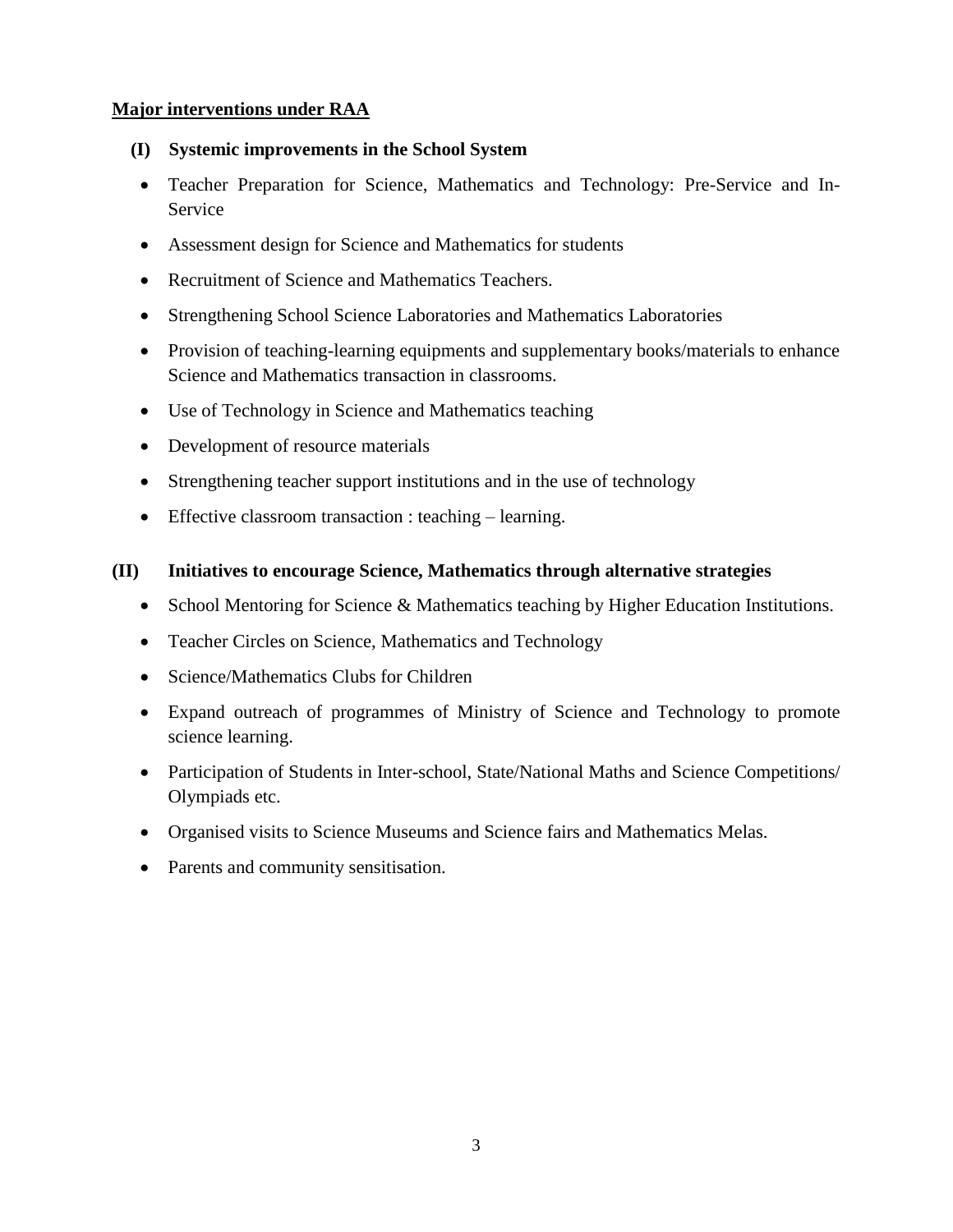# **Specific initiatives planned under the Rashtriya Avishkar Abhiyan**

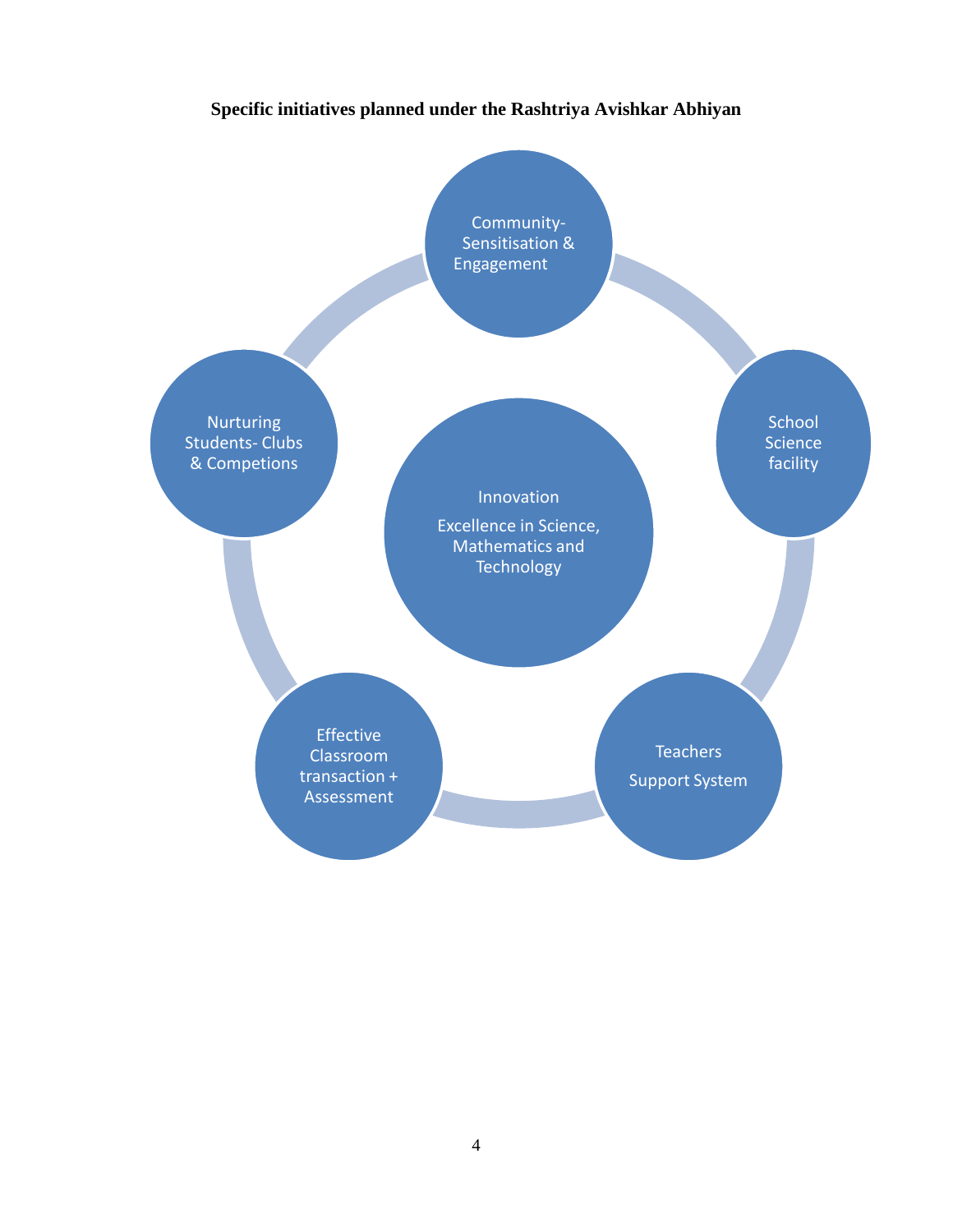#### Teachers

- 1. Capacity building-Pre- & In-Service
- 2. Filling up of Science & Maths Teacher Vacancies
- 3. Teacher Circles: peer learning
- 4. Mentoring by Higher Education Institutions (HEI)
- 5. Opportunity for Demonstration, practice and reflection
- 6. Academic support- BRP & CRP
- 7. Membership in State / National Teachers Science & Mathematics Congress / Associations

School Science Facility

- 1. Science & Math Laboratories with kits
- 2. Teaching-learning equipments, Models, books
- 3. Provision and access of Technology
- 4. Mentoring by HEI/ Industry

#### Community

- 1. Promotional communication strategy to sensitise society on Science and Mathematics education
- 2. Community-Scientist interactions
- 3. Engagement in Classroom teaching
- 4. Invitation/ Participation in Science activities of schools

Assessment- Redesign to promote problem solving and comprehension

#### Effective Classroom transaction

- 1. Engagement with every child
- 2. Hands on-Activity based learning (tod phod jod)
- 3. Problem Solving
- 4. Modelling
- 5. Experimentation & Demonstration
- 6. Self learning
- 7. Peer to peer collaborative learning
- 8. Online resources ( in local language) use
- 9. Culture of Beyond Text books and inquiry based learning

#### Students

- 1. Science & Mathematics Clubs
- 2. Mentoring by HEI and Graduate Students at School
- 3. Visit to Science Museums / Innovation Hubs / Industry
- 4. Activities/Contests on contemporary scientific events
- 5. Internship at Mentoring Institutions (HEI)
- 6. National Children's' Science Congress
- 7. Competitions and Olympiads
- 8. DST INSPIRE
- 9. Incubation of Student innovations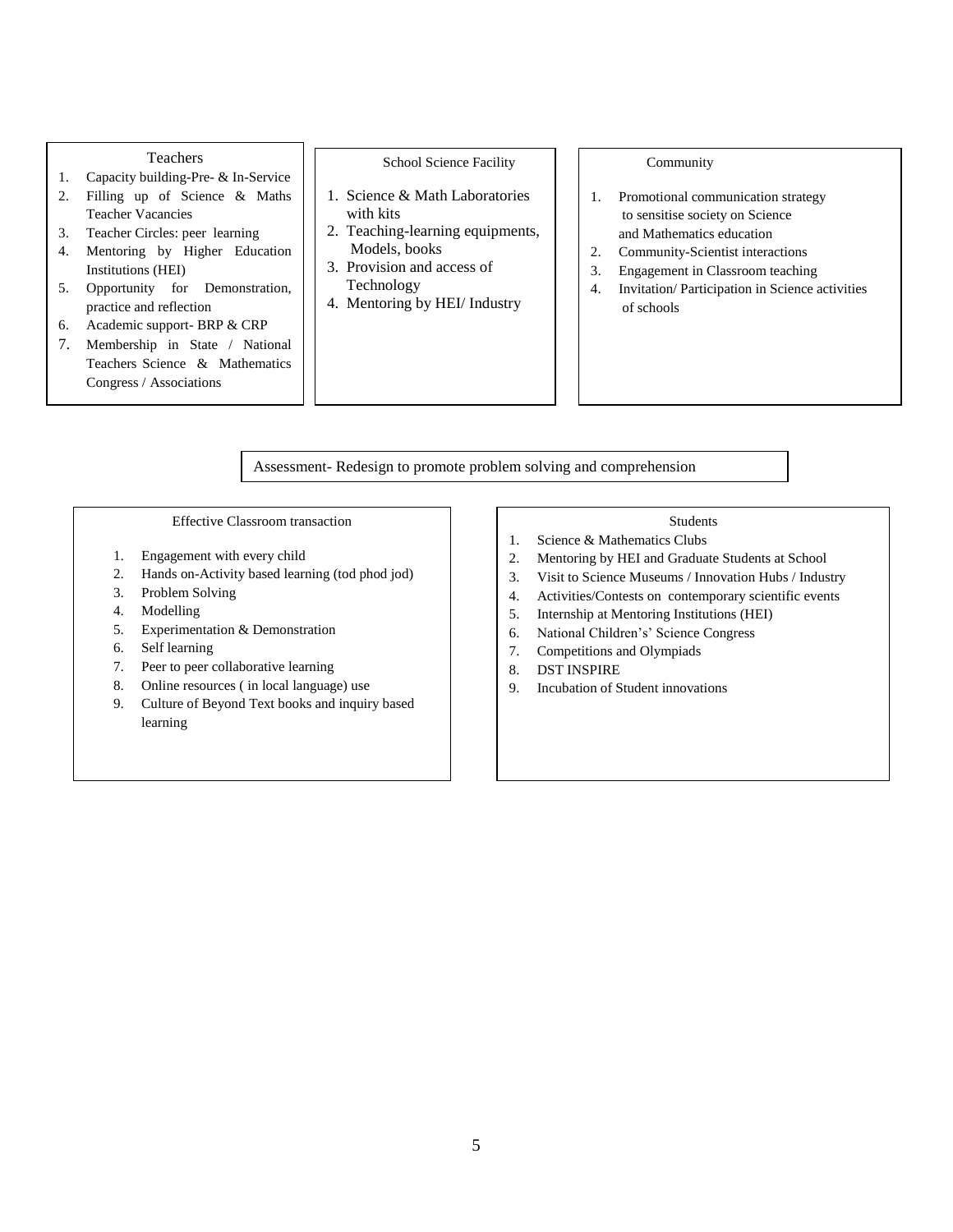#### **Detailed guidelines for the interventions**

#### **1.1 Systematic Improvements in the School System**

#### **1.1.1 Teacher Preparation:**

#### **1.1.1.1** Pre-Service Teacher Education

Review of Teacher Education Programmes curriculum (viz., D.El.Ed., B.Ed. etc.) on Science, Mathematics and Technology with emphasis on problem solving, critical thinking, and reflective learning and on incorporating the use of technology in Science and Mathematics teaching-learning, pedagogy and assessment systems.

### **1.1.1.2** Teacher In-Service Capacity building

- (i) Enlist best and brightest teachers in Science and Mathematics in the State/ UT as Master Teachers for developing training designs and training modules for Science and Mathematics separately for primary and upper primary, secondary and senior secondary levels. Teacher training modules to promote spirit of enquiry, discovery, project work and investigation, validation and application of concepts in day to day life of a child.
- (ii) Capacity building of Teacher Educators in SCERT, CTEs & IASEs, DIETS & Block and Cluster Resource Centres on the design, modules and conduct of In-service teacher training in Science and Mathematics.

### **1.1.1.3** Mentoring System

Teacher Mentoring by Science, Math Teacher based Higher Education Institutions/ R&D Institutions/Private S&T Institutions. Basic guidelines for mentoring by Higher Education Institutions & SC/Maths organizations to include:-

- (i) Support material (print, ICT-NROER, lab resources, space, maps), institutional (policy, network, scheduling), and intellectual (subject experts, college teachers, researchers) are provided with resource material viz. Posters, Audio-visual material, visually rich handbooks, pamphlets, videos etc. to facilitate conceptual understanding of different aspects.
- (ii) Block/Cluster level Meetings with Teacher SMT Circle members and for Peer learning. Peer discussion to include teaching processes, children learning behaviour, their interests, and their resources and ways in which these can be brought into the classroom for improved learning outcomes.
- (iii)Demonstration, practice and reflection opportunity for Teacher to observe, learn and space for making and doing and get opportunity for classroom and beyond classroom practice under guidance in pedagogy & methodology sensitive to the diversity of learners and learning situations.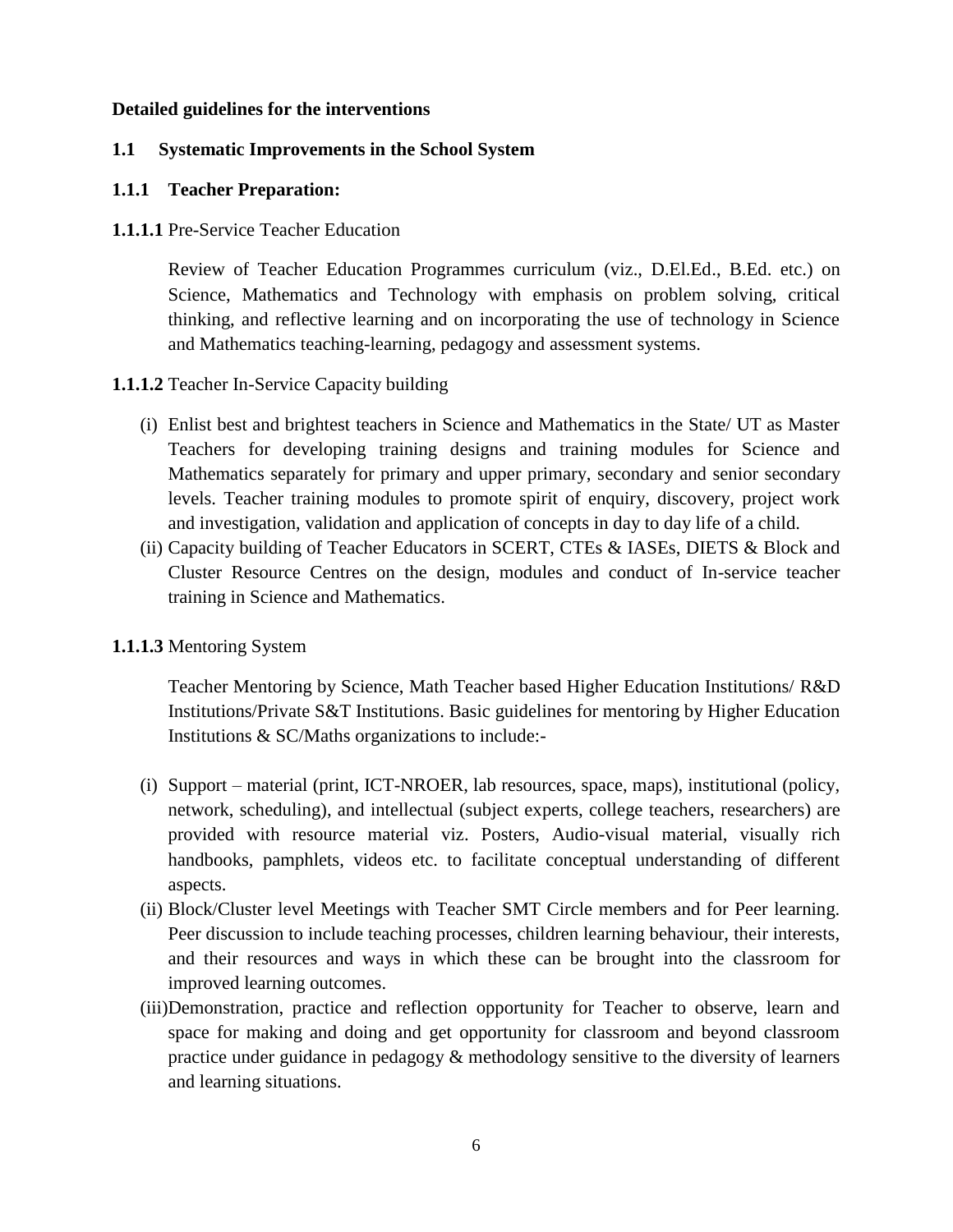- (iv)Academic support: Access to Resource Persons (BRP/CRP) for guidance and feedback and innovation.
- **1.1.1.4** National Teachers Science Congress (NTSC): encourage and support teachers to communicate and share innovative concepts/methodologies in the fora. Mentoring Institutions to help identify and nurture Science & Maths teachers towards this goal.
- **1.1.1.5** Teacher's as Change Agents: Orientation of School Head Masters and Teachers to nurture student Science and Mathematics clubs/ circles as motivators (not as Educators) to create excitement and stimulation for SM&T among students/children.

#### **1.1.2 Assessment Design for Science and Mathematics for students**

- **1.1.2.1** Development of appropriate methods for Continuous and Comprehensive Assessment learning of Science & Mathematics by teachers, where in students are assessed not for rote learning of Science and Mathematics concepts but by testing their comprehension through applications and projects, problem solving and creative use of concepts etc.
- **1.1.2.2** Workshops & seminars to be held with school boards to rectify assessment systems. Mentoring Institutions Science/ Maths organizations, Department of Science &Technology and National Council of Science Museums (NCSM) to play a lead role in this task.

### **1.1.3 Recruitment of Science and Mathematics Teachers**

- **1.1.3.1** States and UTs must have earmarked teacher posts for Science and Mathematics from classes VI to XII and recruitments be done with teachers with Science and Mathematics background as per NCTE guidelines Regular monitoring of States/UTs for filling up of vacancies.
- **1.1.3.2** States Governments & Universities to keep register of Science& Maths graduates and organize regular counseling services to attract such graduates to Teacher Professional Degrees/Diplomas such as D.Ed. & B.Ed. etc.

### **1.1.4 Strengthening School Science and Mathematics Laboratories**

School Science Laboratories will be strengthened based on set standards. The students will be given opportunity to explore and visualize science and mathematics ideas, concepts through activities and enhance their understanding of the subjects through critical thinking and problem solving skills. All the elementary and secondary Schools will be provided Science and Mathematics Kits to augment materials for use in mathematics to understand concepts as well as to build upon understanding for applications and problem solving. Funds under centrally sponsored schemes can be accessed for the purpose. Mentoring Institutions can help & guide schools/States Govt. to build appropriates& modern school laboratories.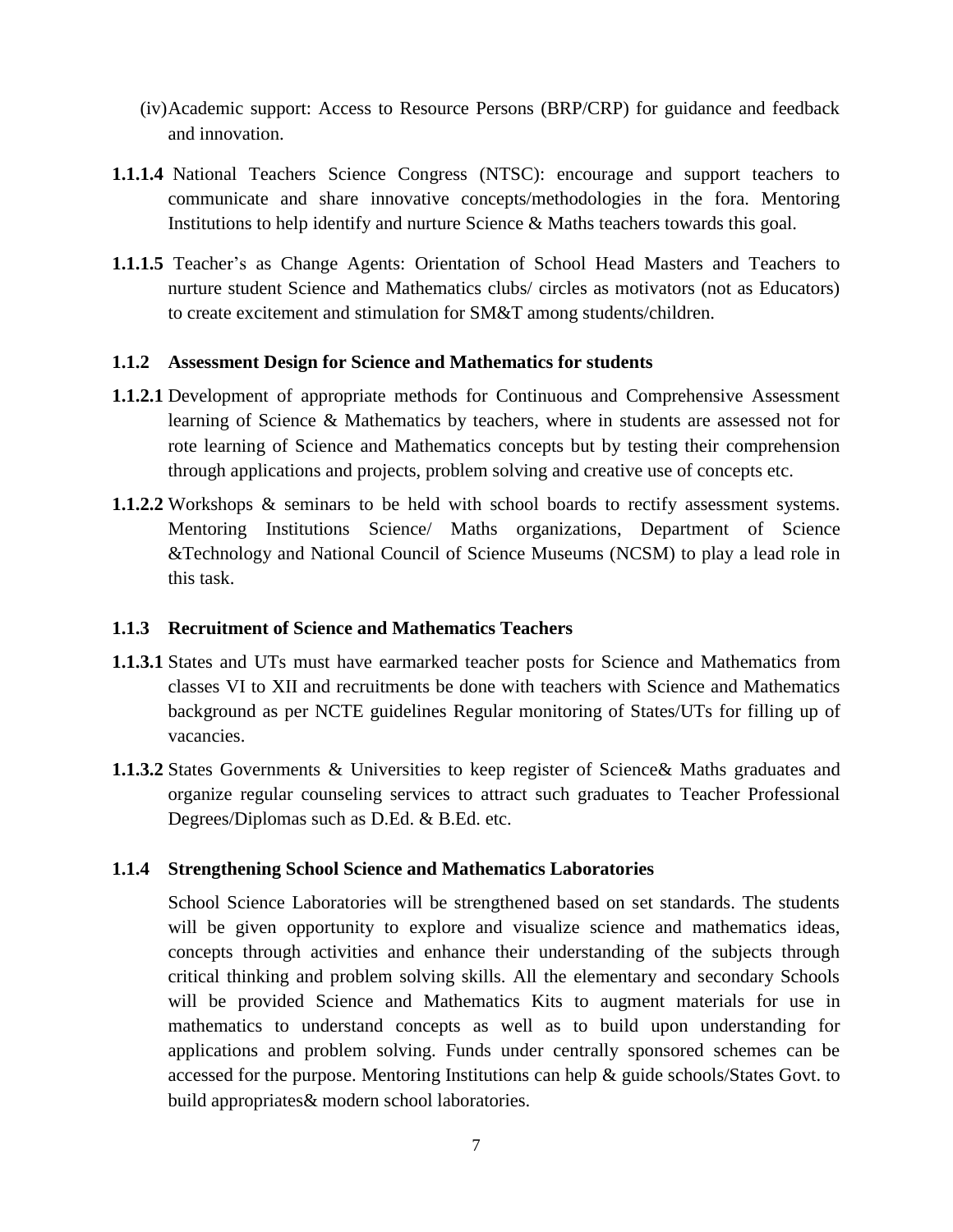#### **1.1.5 Provision of Teaching-learning equipment and materials**

Good scaffolding and other conceptual, physical demonstrations, mathematical and statistical visualization and digital models which fosters active engagement of children in the classrooms be encouraged. All schools be provided with a variety of science and mathematics models and science magazine for example (National Institute of Science Communication and Information Resources) for active engagement of children. In addition, School libraries be enriched with books for teachers and students to sustain interest in Science, Mathematics and Technology.

#### **1.1.6 Use of Technology in Science and Mathematics teaching**

The Higher Secondary, Secondary and Upper Primary Schools will incrementally supported with ICT infrastructure to support Science and Mathematics teaching/learning in order to transform the scope of classrooms to e-classrooms, rich in audio-video, demonstrations and access to internet.

#### **1.1.7 Development of Resource Materials**

MHRD will constitute an Institutional consortium under the joint leadership of NCERT, DST and National Council of Science Museums (NCSM) to undertake the following activities viz.,

- (i) NCERT in collaboration with DST Vigyan Prasar, National Children Science Congress and National Science Teachers Congress will systematise availability of academic resources on Science & Mathematics in the country.
- (ii) The online resources available at NCERT NROER (National Repository of Open Educational Resources) will be further improved with the collaboration of Children's Science Centre, Pune, UNESCO, Homi Bhabha Centre for Science Education and other organizations working for promoting science math teacher education in the country.
- (iii)NCERT, National Book Trust, Vigyan Prasar, Bal Bhawans, [National Computer](http://www.google.co.in/url?sa=t&rct=j&q=&esrc=s&source=web&cd=3&cad=rja&uact=8&ved=0CCwQFjAC&url=http%3A%2F%2Fwww.ncsmindia.com%2F&ei=5VXzU7SqM8q3uATU0YC4Bg&usg=AFQjCNE16zhp7N63LMKlBYiReL2IWFlckA&bvm=bv.73231344,d.c2E)  [Saksharta Mission,](http://www.google.co.in/url?sa=t&rct=j&q=&esrc=s&source=web&cd=3&cad=rja&uact=8&ved=0CCwQFjAC&url=http%3A%2F%2Fwww.ncsmindia.com%2F&ei=5VXzU7SqM8q3uATU0YC4Bg&usg=AFQjCNE16zhp7N63LMKlBYiReL2IWFlckA&bvm=bv.73231344,d.c2E) Sahitya Akademi, National Council for Science & Technology Communication and other institutions be encouraged to make available their publications in e-format in the public domain.
- (iv)NCSTC, NCERT and National Book Trust to translate popular science books available in public domain in different scheduled regional languages.
- (v) Individual authors be invited to contribute e-Books.

#### **1.1.8 Strengthening teacher support institutions through use of technology**

The State SCERT/SIE, IASE, CTE, DIETs and Block and Cluster Resource Centres be strengthened with specific emphasis on Science and Mathematics by constituting a Resource Group at each level and build their capacity by networking them with Higher Education Institutions, Teacher Circles and Science Congress etc. The teacher educators and academic support institutions (SCERT, DIETs, BRC and CRCs) also be empowered in using ICT in science and mathematics teaching-learning and activities.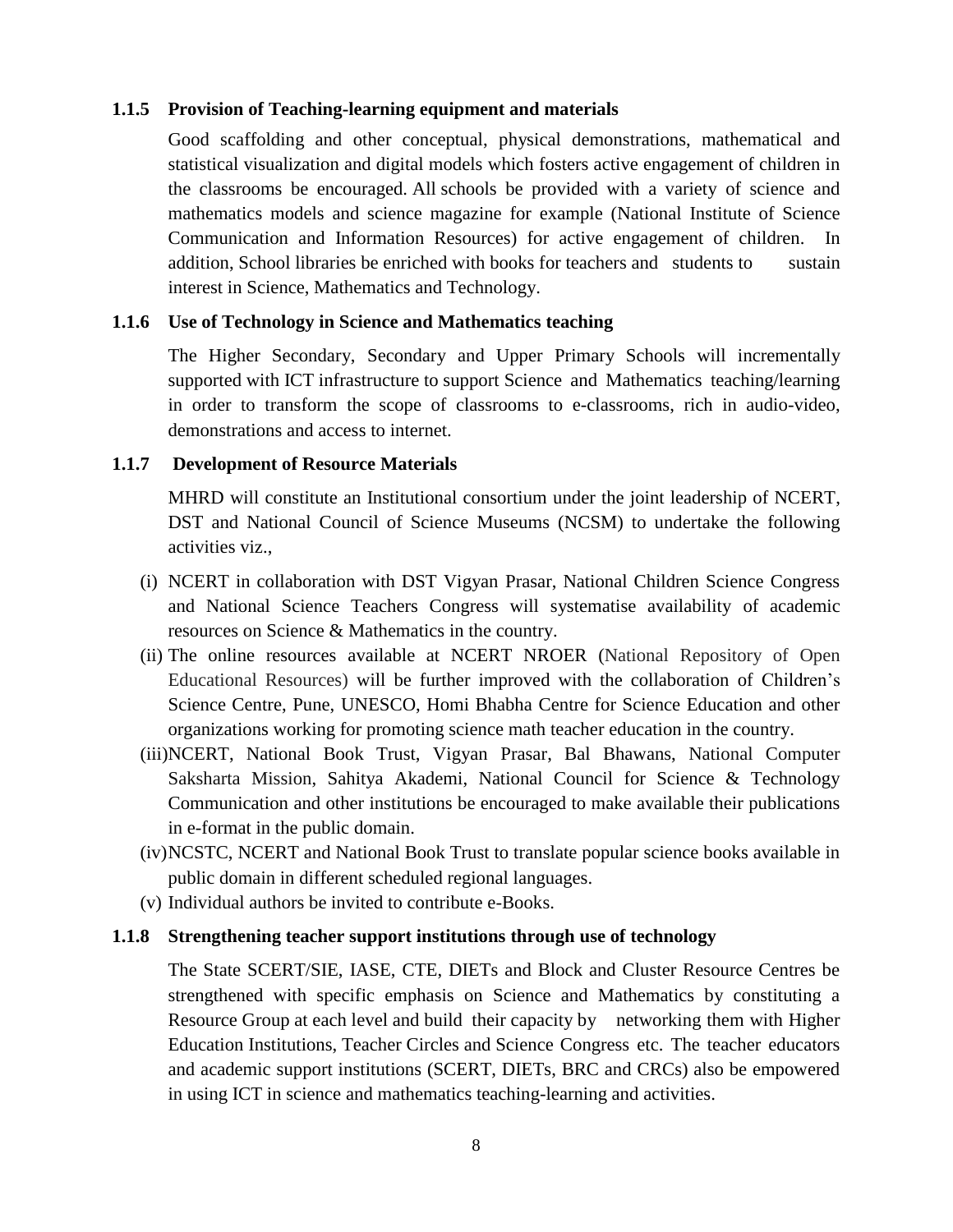#### **1.1.9 Effective Classroom transaction: teaching –learning.**

| <b>Sustained &amp; Active</b><br>engagement with<br>every child | <b>Hands on-Activity</b><br><b>based learning</b> | <b>Problem Solving</b>        |  |
|-----------------------------------------------------------------|---------------------------------------------------|-------------------------------|--|
|                                                                 |                                                   |                               |  |
| <b>Experimentation &amp;</b><br><b>Demonstration</b>            | <b>Modeling</b>                                   | <b>Self-Learning</b>          |  |
|                                                                 |                                                   |                               |  |
| Peer-to-Peer                                                    |                                                   | <b>Culture of Beyond Text</b> |  |
| <b>Collaborative</b>                                            | <b>Online resources</b>                           | books and inquiry based       |  |
| <b>Learning</b>                                                 |                                                   | learning                      |  |

Endeavour is for an enabling Class room transaction with following features viz.

- Sustained & Active engagement with every child.
	- o Teaching –learning preferably be in the mother tongue of children /child's home language/language of school instruction related to daily life experience and socio-cultural context, especially in case of primary classes.
	- o Encouraging children to share their experiences, news and observations in nature in the class and use their talk as a resource in building classroom discussion richer.
	- o Allow children to invent their own ways of using existing vocabulary to convey science and mathematical ideas.
	- o Encourage children to express their scientific and mathematical findings.
	- o Opportunity to respond, discuss and share STM readings and books.
	- o Encouraging children to participate in classroom activities through asking questions and framing of problems.
	- o An environment that tolerates learning from failures and therefore motivates children (and teachers) to be creative, and think out-of-the-box.
	- o Encouragement for perseverance, by providing positive reinforcement for persevering on tasks; and by not rewarding only the fastest correct answer.
- Hands on-Activity based learning (*tod phod jod*)
- Problem Solving
- Modeling
- Experimentation & Demonstration
- Self learning
- Peer to peer collaborative learning
- Online resources (in local language) use
- Culture of Beyond Text books and inquiry based learning.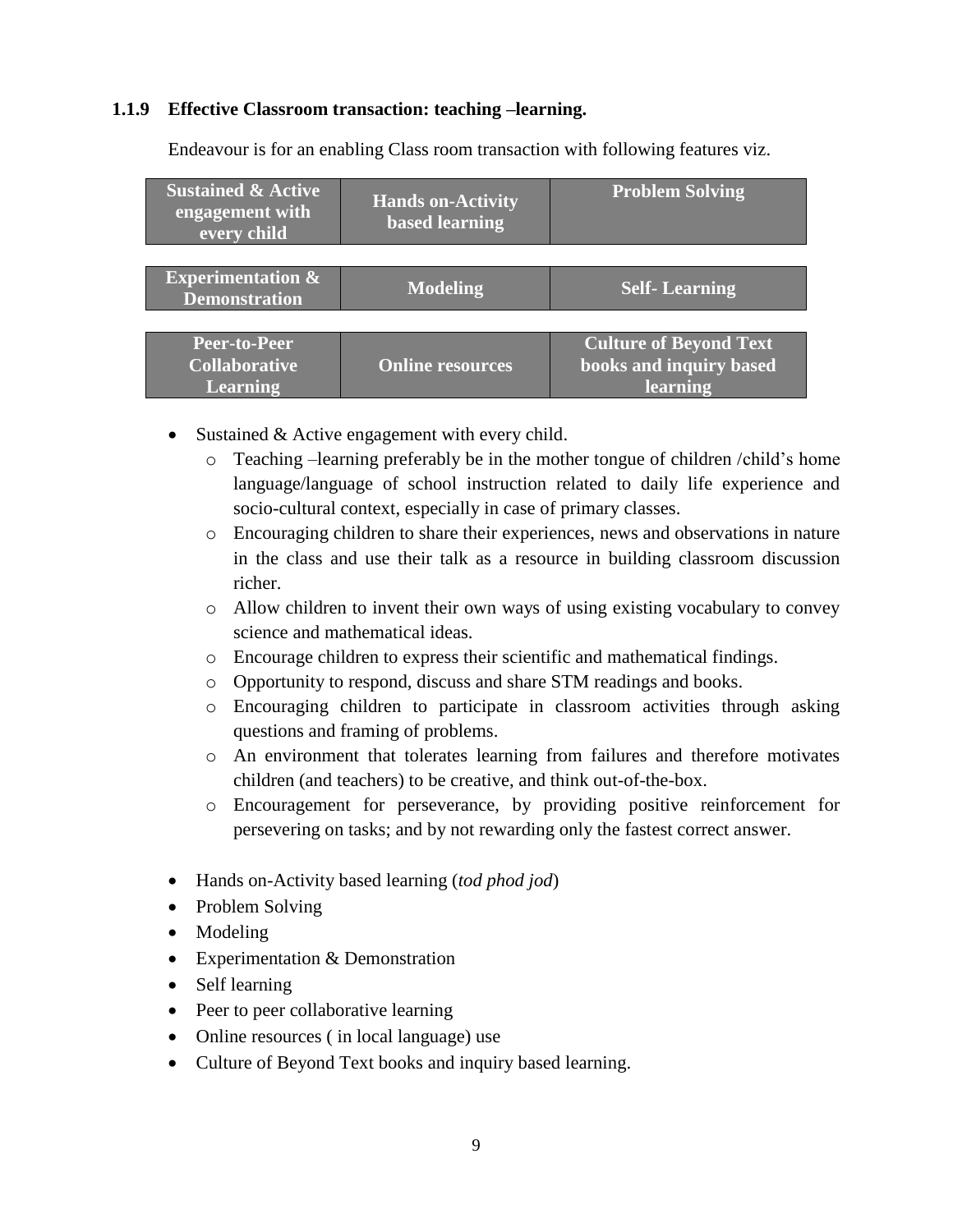### **1.2 Initiatives to encourage Science, Mathematics through alternative strategies**

### **1.2.1 School Mentoring:**

**1.2.1.1** Higher Education Institutions (HEI) will be encouraged and networked to mentor neighbourhood Higher Secondary, Secondary and Upper Primary schools over a period of 5 years. They will be called Mentoring Institutions.

Homi Bhabha Centre for Science Education (HBCSE), Indian Institutes of Technology (IITs), Indian Institute of Science Education and Research (IISERs), National Institutes of Technology (NITs), National Council of Science Museums (NCSM) and other institutions would provide the leadership and engage with mentoring of schools.

**1.2.1.2** The Department of Science and Technology and National Council of Science Museums (NCSM) through its various agencies would also play a major role in mentoring and encouraging activities in schools for the promotion of Science.

The students of Indian Institutes of Technology /NIT and other premier Institutions may be encouraged to mentor KVS & NVS school students to take up local problem solving projects.

For the purpose the State/UT Govt. will map schools and Higher Education Institutions and then network each other considering neighbourhood, mutual convenience and subject interests etc.

- **1.2.1.3** The role of these Mentoring Institutions would be to:
	- 1. To improve student engagements through Science and Mathematics activities in schools.
	- 2. To create a culture of "making and doing" by students and teachers.
	- 3. To encourage collaborative engagement of teachers and students with planned and coordinated sustenance in the form of material access (resources, documentation and ematerials), institutional support (work load, scheduling, flexibility etc.) and intellectual support (content experts, mentoring, etc.).
	- 4. To ensure technology enabled scientific talks at schools.

### **1.2.2 Promotion of Science & Mathematics Teacher Circles**

- **1.2.2.1** Teachers of Science and Mathematics in Schools to be grouped by Mentoring Institutions in teacher circles at decentralised levels on a voluntary basis. The Mentor Institutions would endeavour to develop teacher capacities for teaching Science and Mathematics in new and empowering ways so as to render the experience of Science & Maths teaching in an engaging manner for children.
- **1.2.2.2** Mentoring Institutions would try to engage teachers as a community, with the depths and intricacies of specific subject details (Science and Mathematics) to propagate a culture of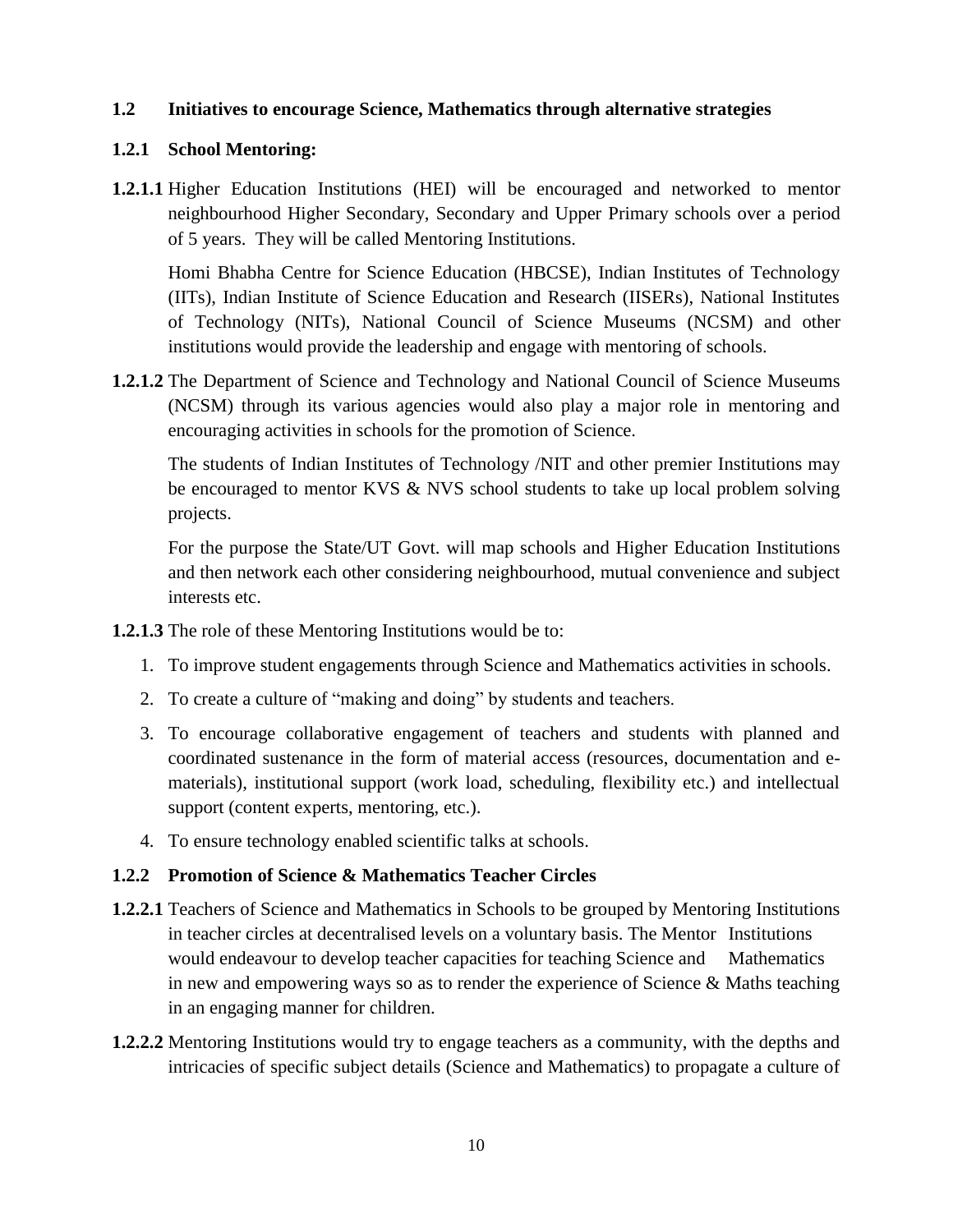doing and creating knowledge through problem-solving, 12 programme and demonstration.

- **1.2.2.3** The Monitoring Institutions would try and propagate a culture of "beyond text books" to bring live Science, Mathematics and Technology issues in to the classroom.
- **1.2.2.4** The MIs would help to provide a platform (at decentralised levels) for teachers to share experiences with each other, make & present presentations of them professional experiences – innovations, successes and failures in teaching-learning of Mathematics and Science – with their peers. The MIs would provide expert mentoring and build partnerships in these meetings.

The MIs would help form & sustain Teacher Circles that can be

- I. Subject oriented Circles
- II. Project-based clubs/Circles
- III. Problem-solving circles
- IV. Guided exploration circles
- V. Research mathematicians/Scientists
- VI. Topic-centred clubs
- VII. Applied math /technology clubs
- **1.2.2.5** Teacher Circles/ Clubs in Science and Mathematics would encourage local school-based programs, development of low cost Science and Mathematics kits for schools to use, local campaigns on natural events/phenomenon in Science, residential summer programs for teachers for up-gradation in Science and Mathematics teaching, methods, organise local Math/Science contests for students and teachers or both, teaching Workshops/Seminars/Demonstrations on fun with mathematics/science lessons, organisation of local Science Exhibitions/Book fairs/Math Melas, publish media articles on Science & Mathematics, activities on Contemporary scientific events to create awareness etc.
- **1.2.2.6** Provision of Good books for teachers in different languages and e-format.
- **1.2.2.7** Subscription/ Membership to local, regional, State and National Teacher Science & Mathematics Associations/ Circles/ National Teachers Science Congress (NTSC)
- **1.2.2.8** Participation in National Teachers Science Congress and activities of nearby Research /R&D Institutions/Mentoring Institutions.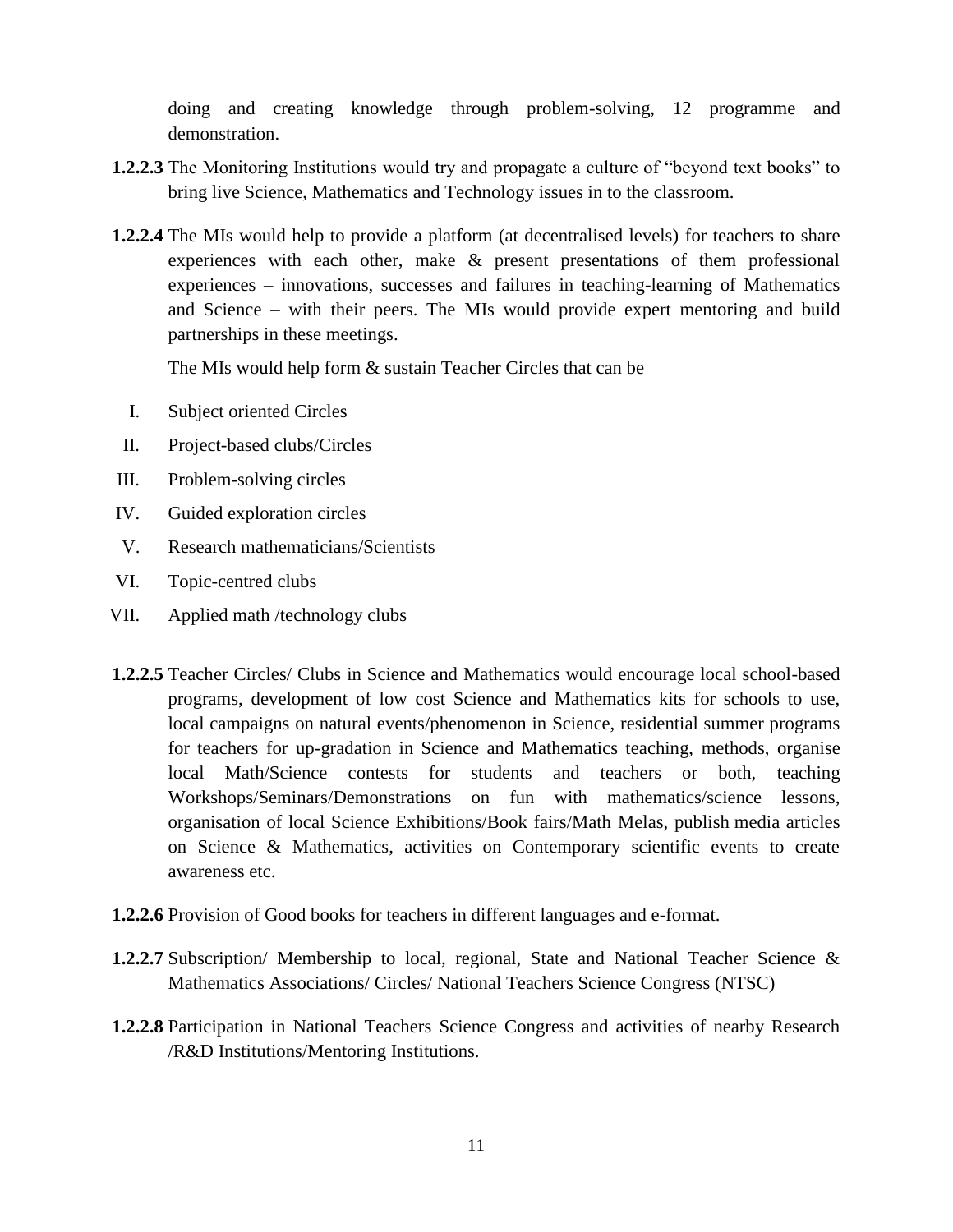### **1.2.3 Science, Mathematics and Technology Clubs for Children**

- **1.2.3.1** MHRD in partnership with Vigyan Prasar (DST) and National Council of Science Museums (NCSM) will assist schools in a nationwide effort to institutionalise science clubs for students in schools for Science and Mathematics. Mentoring Institutions will play a lead role in formation of these clubs. Science based reputed voluntary agencies could also be involved at local level to provide necessary support to building activities of Science Clubs and popularise them in schools amongst children and local communities.
- **1.2.3.2** The objectives of the Science & Mathematics clubs would be to:
	- a. Stimulate a spirit of curiosity, enquiry, innovation and creativity amongst students/children through activities which would supplement conventional(in class) education and make science and mathematics an enjoyable and interesting pursuit.
	- b. Motivate children and youth to take up scientific activities and contribute towards the cherished goals of achieving a scientific society.
	- c. To transform teachers as a facilitator and change agent (from that of educator)
	- d. To encourage and empower students to participate in the National Children's Science Congress.
- **1.2.3.3** Informal out-of-school engagement with Science and Maths Teachers would typically be learner-motivated, guided by learner interests, be voluntary, contextually relevant, collaborative, nonlinear, and as often open-ended. The activities to be undertaken under the RAA, thus would have to be:
	- Designed to be interactive, support and encourage learners to extend their learning over time
	- Provide multiple ways for learners to engage with concepts, practices, and phenomena within a particular setting
	- Promote and support participants to interpret their learning experiences in the light of relevant prior knowledge, experiences and interests
	- Developed through partnerships with appropriate expert(s)/ agencies and wherever possible be rooted in scientific problems and ideas that are relevant for the local community.
	- All educational tools and materials should be developed through iterative processes involving learners, educators, designers, and experts in SMT through appropriate field trials.
- **1.2.4 Expand outreach of programmes of Ministry of Science and Technology and National Council of Science Museums (NCSM**) **for school children,** to cover schools across the country and for wider participation of children. The schemes of MHRD, SSA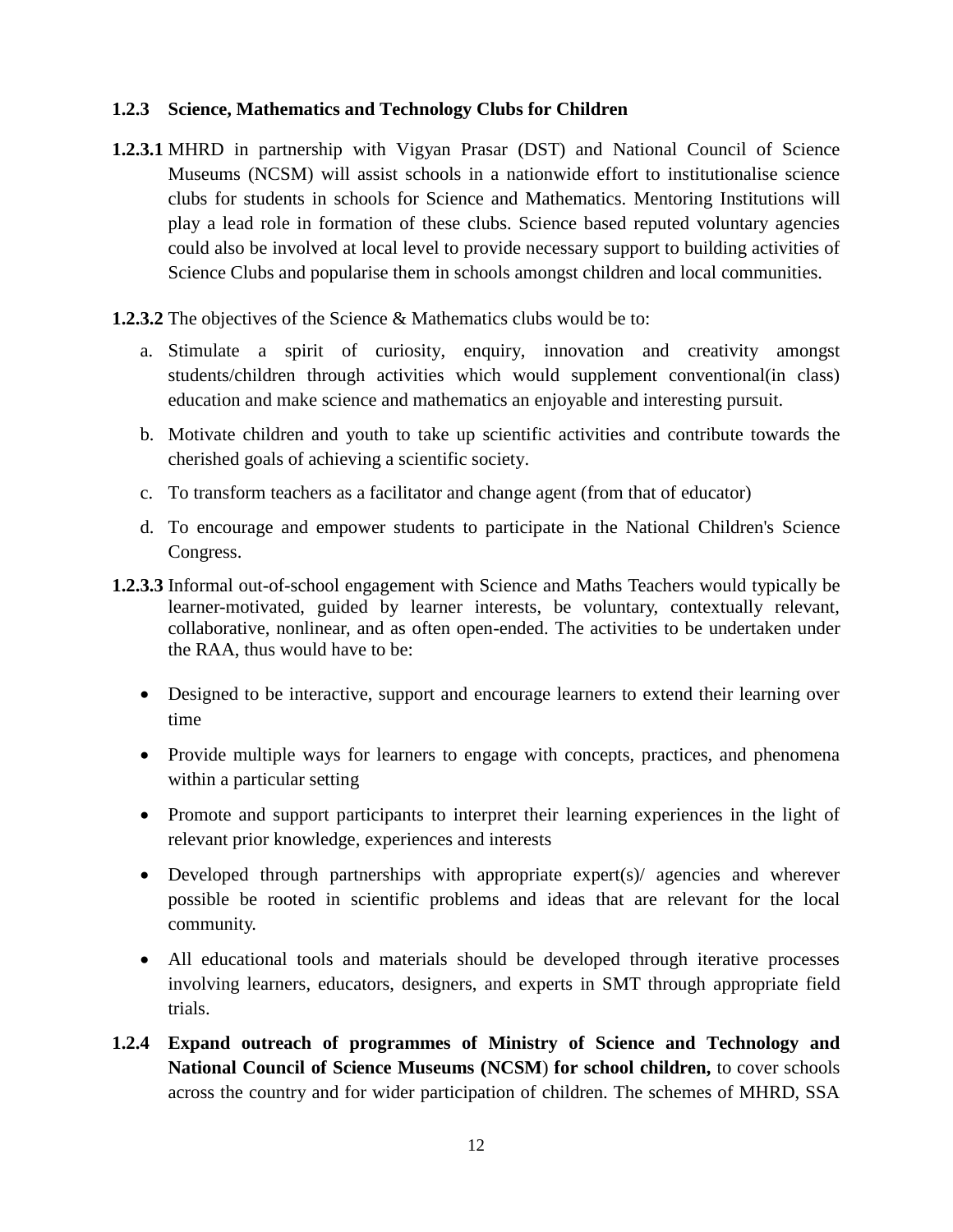and RMSA would enhance the outreach of DST and NCSM programmes to all Govt. Upper Primary Schools and all Govt. & aided Secondary schools as per approved norms.

- **1.2.4.1** DST's Scheme for Early Attraction of Talents for Science (INSPIRE) involving identification of students of classes 6-10 of age group 10-15 years, for INSPIRE awards to seed and experience the joy of innovation with Rs.5000/ per child (one time grant) would be popularized across schools to enable greater participation from all schools.
- **1.2.4.2** INSPIRE Internship School camp for the top 1% students in Class X examination of all School boards would also be popularized and all secondary schools encouraged to participate & compete.
- **1.2.4.3** NCSM Innovation hubs will be actively involved in student engagement and long term handholding.

# **1.2.5 Participation of Students in Inter-school, State/ National Science and Mathematics competitions/ Olympiads etc.**

- **1.2.5.1** Under schemes of the MHRD, schools, students would be encouraged to participate in programmes and events that promote Mathematics and Science awards and incentives for children. The effort would be to take these programmes/events to decentralised levels to ensure greater wider participation and involvement of teachers and children as well as ensure greater & wider participation of children in competitions and awards.
- **1.2.5.2** MHRD, NCSM, Nehru Yuvak Kendras & DST will work together to encourage following greater participation of children in the events:
	- a) Events
		- I. National Children Science Congress
		- II. Teachers Science Congress
		- III. Competitions for Science & Innovation at State/district level
		- IV. Maths and Science Olympiads
		- V. IRIS Intel Programme
		- VI. ISRO Science Competitions
	- b) Citizen Science Programme

# **1.2.5.3** MHRD, NCSM, DST (VP) & Nehru Yuvak Kendras would also collectively work for the following:

- 1. Formation of Science Clubs in all Schools in phases, in partnership with Vigyan Prasar.
- 2. Subscription/ Membership in Science Clubs/ Circles
- 3. Encouraging students to write Science communication articles in local media based on self- observation, experience and analysis.

### **1.2.6 Organised visits to Science Museums, Innovation hubs and Science fairs and Mathematics Melas**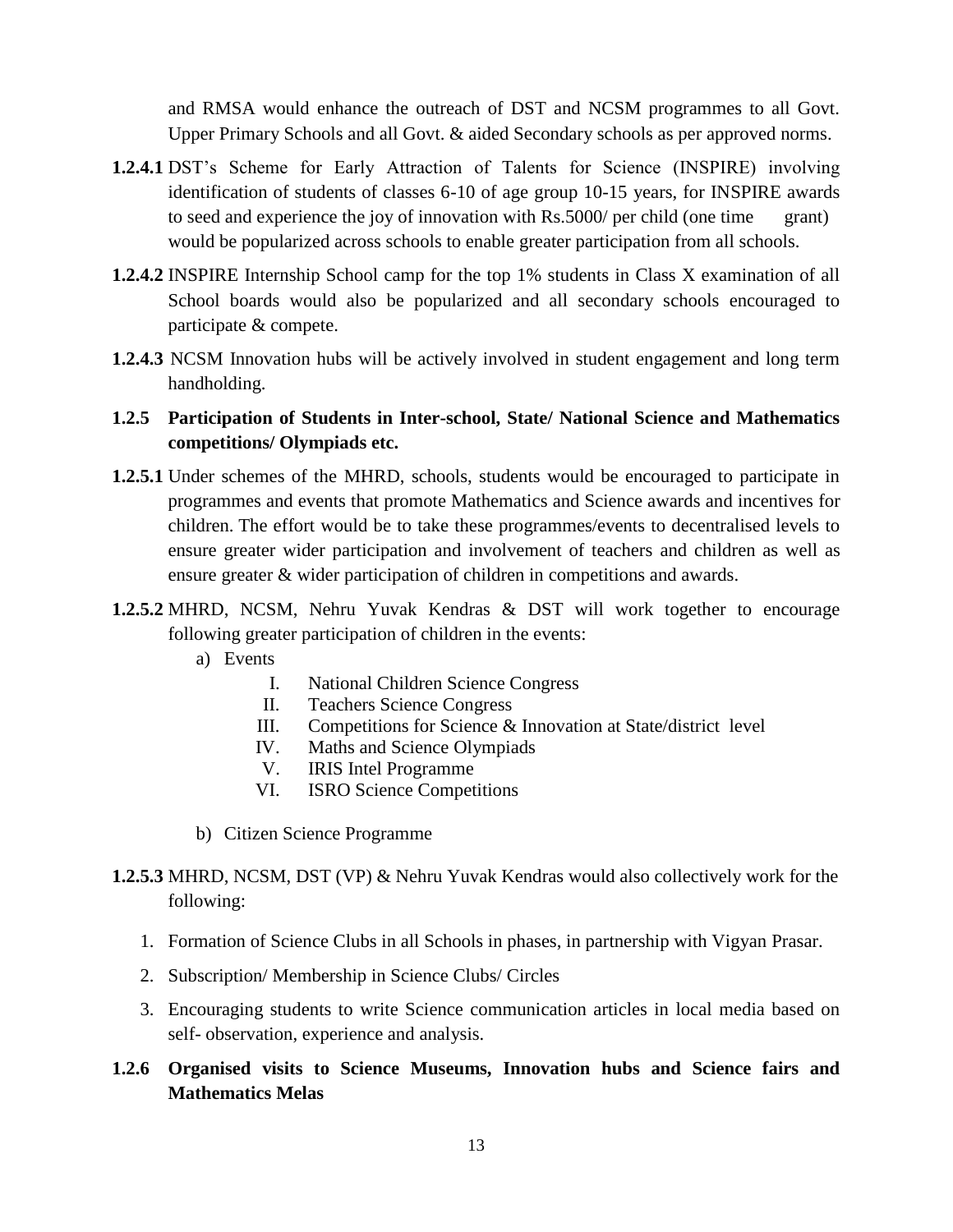- Guided student visits to local vocations/ activities involving traditional and modern science and technology viz., Cycle / Car / Road Transport/Rail/Ship yard workshop, Diary, agriculture, field irrigation system, Bakery, community radio/ TV station, zoo, power stations, telephone exchanges etc; and Science Museums/ Parks/ R&D centres/ Institutions of /Higher Education/ Industry etc.
- Planned visits to Science Museums and Innovation hubs under mentorship of Higher Education Institutions/ UG or PG Students of Engineering or Science / Mathematics students.
- Visits to Science fairs and Mathematics Melas organised locally
- **1.2.7 Sensitisation of Parents and Community**: Government will contribute to nurture SMT talent among children through right attitudes through following activities viz.,
	- Promotional communication strategy to sensitise parents and society on Science and Mathematics education in an increasingly knowledge based society through mass media.
	- Community-Scientist interactions at six monthly intervals using TV, Radio and other technologies.
	- Engagement of parents in Classroom teaching at school level.
	- Invitation of parents and community leaders in Science and Mathematics events/ activities of schools
	- Parent-Science & Math teacher meetings
	- Engage Civil Society / NGOs working on Science and Mathematics (selected based on set norms by State/ National level Mentoring Institution) in popularising science and mathematics.

### **Role of State Governments/UTs**

- The State and UT Education Departments under the leadership of State/UT State Project Directors of SSA and RMSA Implementation Societies would be nodal offices for implementation of RAA in the States.
- **State preparedness:** The State/UT Governments would be required to:
- a. To constitute a State Steering Committee with relevant participation to guide the RAA to maximise its outreach and impact.
- b. To identify one/group of Nodal Institution (s) for each of the components of RAA.
- c. To map and identify Higher Education Mentoring Institutions and Schools for networking and tagging.
- d. Orientation of State Nodal Institutions, Mentoring Institutions, participating Schools and other stakeholders.
- e. To roll out all initiatives of RAA and monitor progress.
- f. To coordinate the components and institutes involved.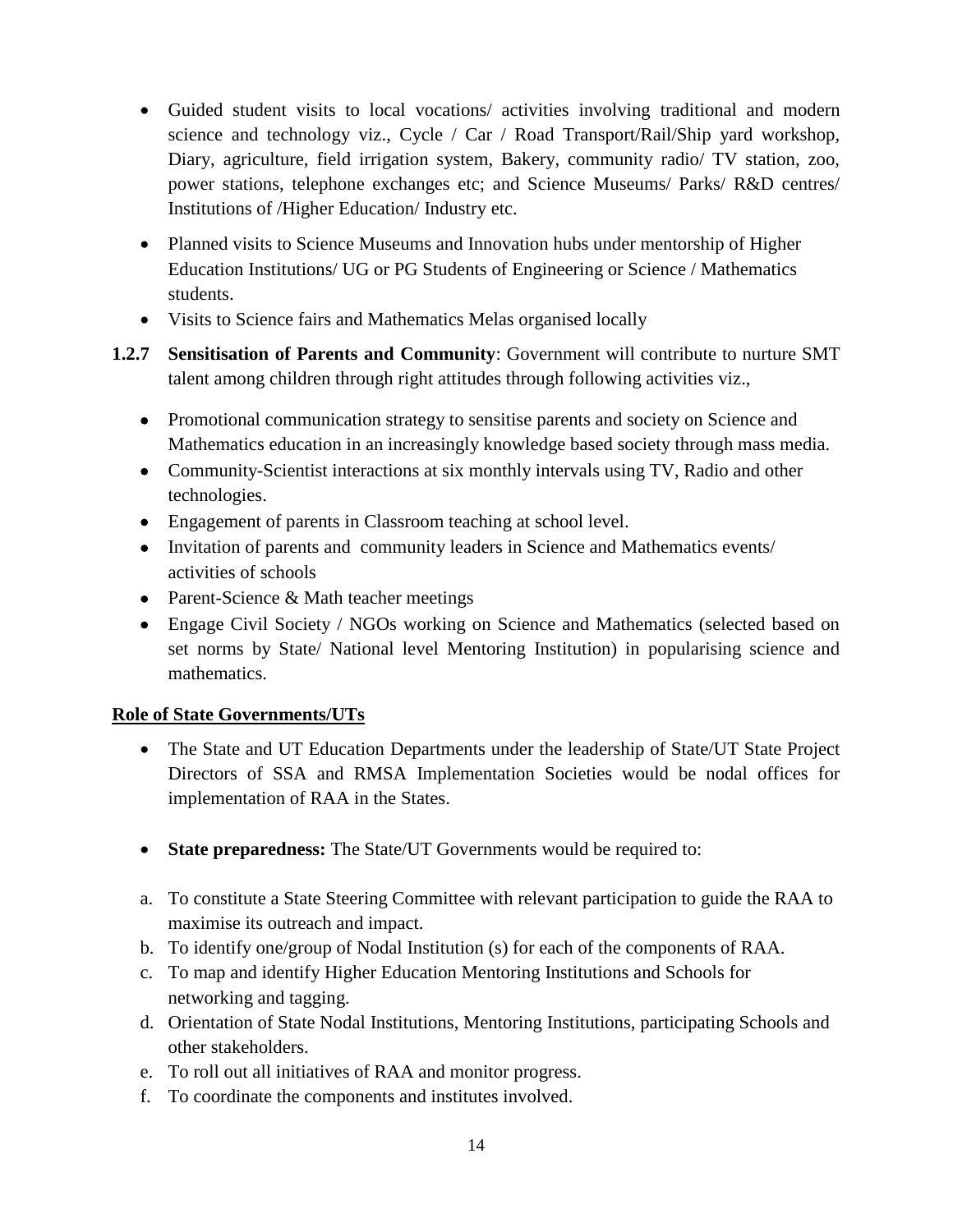g. To publicise the achievements of the programme.

### **Management Structure**

### **National Steering Committee (NSC)**

At the National level, a Steering Committee co-chaired by Secretary, Department of School Education & Literacy and Secretary, Department of Higher Education will be set up to work towards the rolling out of the RAA and to monitor, co-ordinate and converge with all stake holders for Abhiyan activities. The composition of the National Steering Committee would be as follows:

| Sr. No.        | <b>Member</b>                                                     | <b>Position</b>   |
|----------------|-------------------------------------------------------------------|-------------------|
| $\mathbf{1}$   | Secretary (SE&L) & Secretary (HE)                                 | Co-Chairs         |
| $\overline{2}$ | Additional Secretary (SE) & Additional Secretary (TE)             | Vice-Chairpersons |
| 3              | Joint Secretary (SE-I), MHRD                                      | Member Convener   |
| $\overline{4}$ | Joint Secretary, DST                                              |                   |
| 5 <sup>5</sup> | Joint Secretary, DHE, MHRD (dealing with Technical Institutions)  |                   |
| 6              | Joint Secretary (SE.II) MHRD                                      |                   |
| $\overline{7}$ | Joint Secretary, DHE, MHRD (dealing with Central University &     |                   |
|                | UGC)                                                              |                   |
| 8              | Director (NCERT)                                                  |                   |
| 9              | Vice-Chancellor (NUEPA)                                           |                   |
| 10             | Chairperson, UGC                                                  |                   |
| 11             | Chairman, AICTE                                                   |                   |
| 12             | Director General, National Council of Science Museums (NCSM)      | <b>Members</b>    |
| 13             | Director, Nehru Yuva Kendra Sangathan                             |                   |
| 14             | Commissioner (KVS), Commissioner (NVS), Chairperson (CBSE)        |                   |
| 15             | 2 State Education Secretaries by rotation                         |                   |
| 16             | 1 Representative of Homi Babha Science Education Centre           |                   |
| 17             | 1 Representative of Vigyan Parishad, 1 Representative of NCSTC    |                   |
| 18             | 2 Representatives of Science & Maths popularization organizations |                   |
| 19             | 2 Representatives of Industry Associations.                       |                   |
| 20             | 2 Educationists with innovative experience in Science & Maths     |                   |
| 21             | 2 Popular Science Communicators                                   |                   |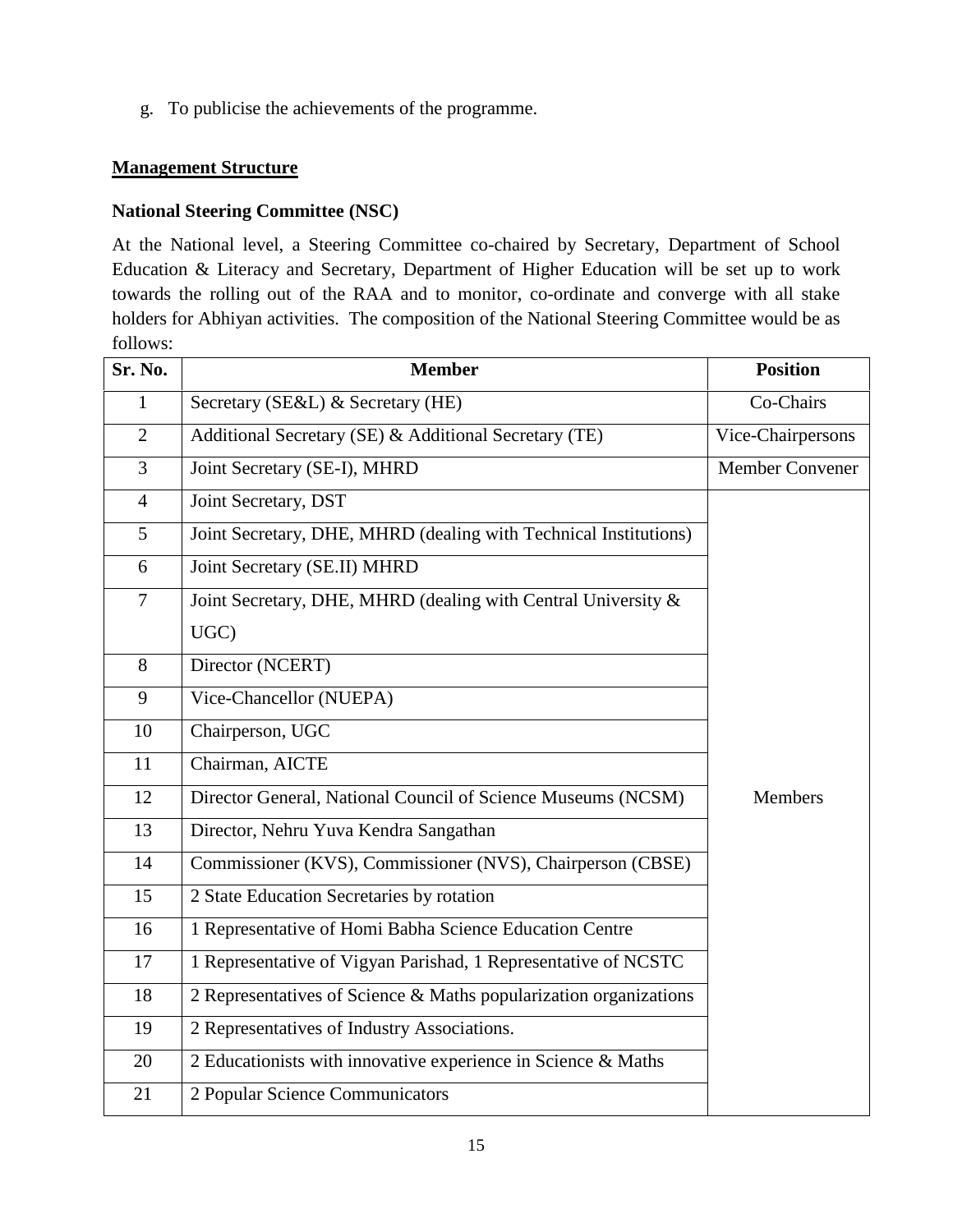### **Functions of the NSC**

- 1. To roll out Rashtriya Avishkar Abhiyan through convergence and synergy with other GOI organisations & science popularization programmes.
- 2. To institutionalise key initiatives of the Abhiyan– School Mentoring by Higher Education Institutions, Promoting teacher circles, promoting Student Science Clubs, Resource Material Development, Advocacy and Monitoring, to achieve the objectives of the Rashtriya Avishkar Abhiyan
- 3. To monitor the Abhiyan activities state wise once in 6 months and extend required support and take follow up action
- 4. Coordinate, converge & harmonizing funds under GOI programmes, industry associations and civil society contributions for enhanced outreach of RAA.

The logistical work of the NSC at the Ministry Level will be supported and funded under the SSA – TSG.

### **State Level Steering Committee (SLSC)**

At the State/UT level, SLSC will be chaired by Education Secretary. This committee will monitor and steer the work and activities under RAA. The composition of SLSC will be as follows:

| <b>Sr. No.</b> | <b>Members</b>                                                  | <b>Position</b>   |
|----------------|-----------------------------------------------------------------|-------------------|
| 1              | <b>State/UT Education Secretary</b>                             | Chairperson       |
| 2              | Director, SCERT/SISE                                            | Vice-Chairperson  |
| 3              | Representatives of Secondary/Higher/ Technical Education Depts. |                   |
| $\overline{4}$ | Directors, Elementary Education/Secondary Education             |                   |
| $5^{\circ}$    | Director, Higher Education                                      |                   |
| 6              | Directors, NCSM Innovation hubs                                 |                   |
| $\overline{7}$ | Lead Mentoring Institutions of the State                        |                   |
| 8              | 2 NGOs active in promotion of SC & Maths                        | <b>Members</b>    |
| 9              | 2 Representatives of Industry Associations.                     |                   |
| 10             | <b>Educationist/Popular Science Communicator</b>                |                   |
| 11             | SPD (RMSA)                                                      |                   |
| 12             | SPD (SSA)                                                       | Member Secretary. |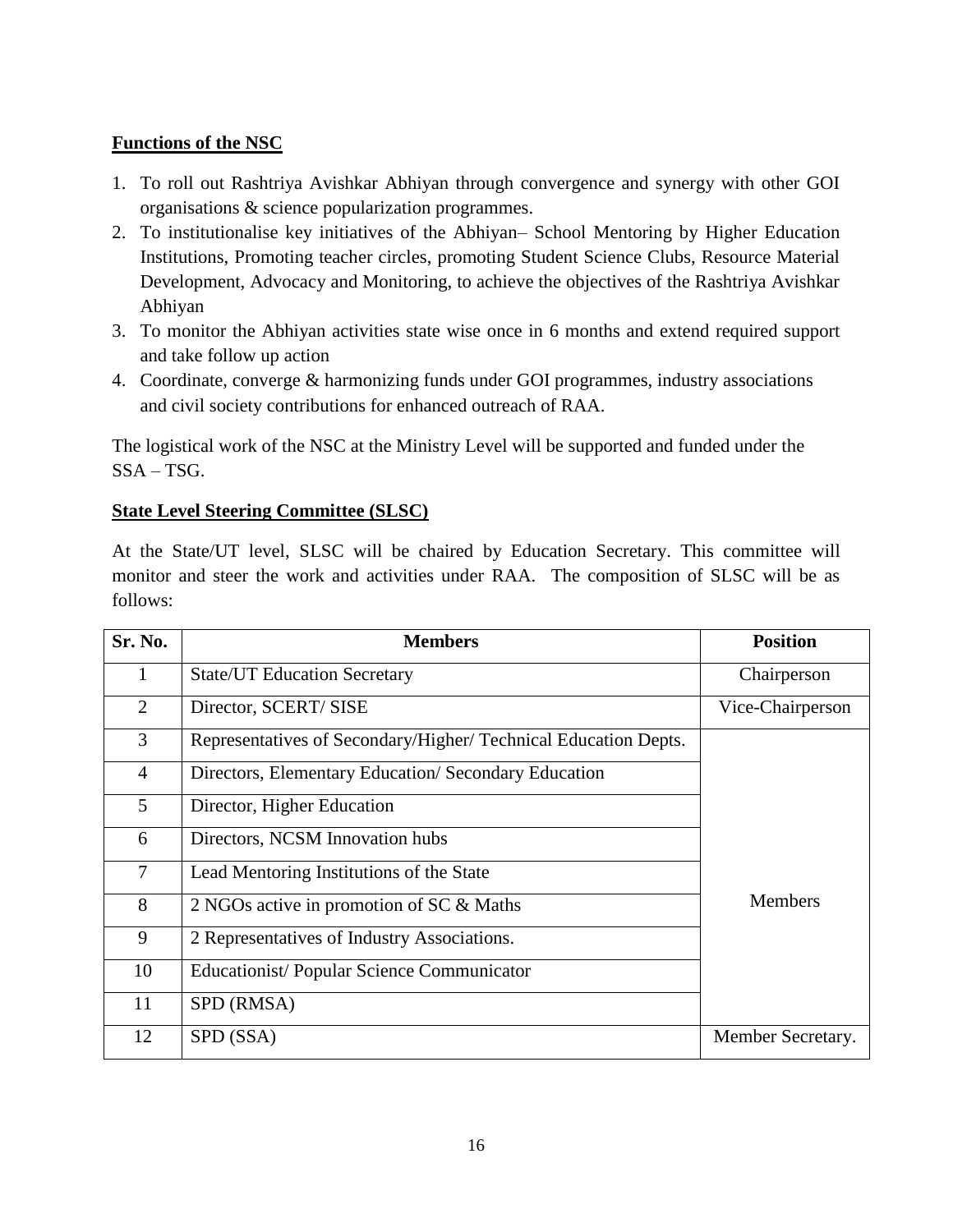# **Functions of SLSC**

- 1. To roll out Rashtriya Avishkar Abhiyan (RAA) through convergence and synergy in the State/UT by mobilising adequate funding.
- 2. To institutionalise the various initiatives of Abhiyan– viz. School Mentoring, Attracting talent, promoting teacher circles, promoting Student Science Clubs, Resource Material Development, Advocacy and Monitoring to achieve the objectives of the Rashtriya Avishkar Abhiyan
- 3. To monitor the Abhiyan activities once in 3 months and extend required support and take follow up action.
- 4. Encourage participation of all Govt. & aided schools in RAA and expand coverage of schools systematically with emphasis on equity and inclusion of children of all social, religious, linguistic and economic groups and especially girls with affirmative action. Awards and certification to provide encouragement and improve the self-esteem of motivated teachers.
- 5. Help and encourage organizations for organizing district and state level competitions, Science and Maths Olympiads etc. Recognition and awards to students, teachers & schools.

# **Funding**

Listed activities/components of Rashtriya Avishkar Abhiyan would be funded under Sarva Shiksha Abhiyan (SSA) and Rashtriya Madhyamik Shiksha Abhiyan (RMSA) and in cases of collaborative initiatives with Ministry of Science and Technology and Department of Higher Education institutions in coordination with their schemes and norms.

### **Milestones for RAA initiatives:**

The milestones for 03 major initiatives under RAA, namely School Mentoring, Teacher Circles on Science/Maths and Science/Mathematics clubs are spanned out for five years from year 2015- 16 to 2019-20 as follows:

| Year         |         | <b>Coverage of Category of</b><br>schools to be covered by<br><b>Mentoring Institutions</b> | <b>Mentoring</b><br><b>Institutions</b> | <b>Formation</b><br>of SC/Maths<br>clubs (in all<br>schools<br>taken up) | Participation<br>in Children's<br><b>Science</b><br><b>Congress</b> | <b>Participation in</b><br>Maths &<br><b>Science</b><br>Olympiads at<br>District/State/<br><b>National level</b> |
|--------------|---------|---------------------------------------------------------------------------------------------|-----------------------------------------|--------------------------------------------------------------------------|---------------------------------------------------------------------|------------------------------------------------------------------------------------------------------------------|
|              |         | 2                                                                                           | 3                                       | 4                                                                        | 5                                                                   | 6                                                                                                                |
|              | 2015-16 | Pilot Year: 100 Govt.                                                                       | IITs, NITs,                             |                                                                          |                                                                     |                                                                                                                  |
|              |         | schools                                                                                     | Central                                 |                                                                          |                                                                     |                                                                                                                  |
|              |         |                                                                                             | Institutions,                           |                                                                          |                                                                     |                                                                                                                  |
|              |         |                                                                                             | <b>IISERs</b>                           |                                                                          |                                                                     |                                                                                                                  |
| $\mathbf{I}$ | 2016-17 | 10% of all KV<br>and JNV                                                                    | All Higher                              | 50% of                                                                   | 50% of schools                                                      | Children from                                                                                                    |
|              |         | Schools.                                                                                    | Educational                             | schools                                                                  | selected in                                                         | 25% of schools                                                                                                   |
|              |         |                                                                                             | <b>Institutions</b>                     | selected in                                                              | column 2                                                            | selected in                                                                                                      |
|              |         | 5%<br>Govt.<br>primary/upper                                                                | (Central/State)                         | column 2                                                                 |                                                                     | column 2                                                                                                         |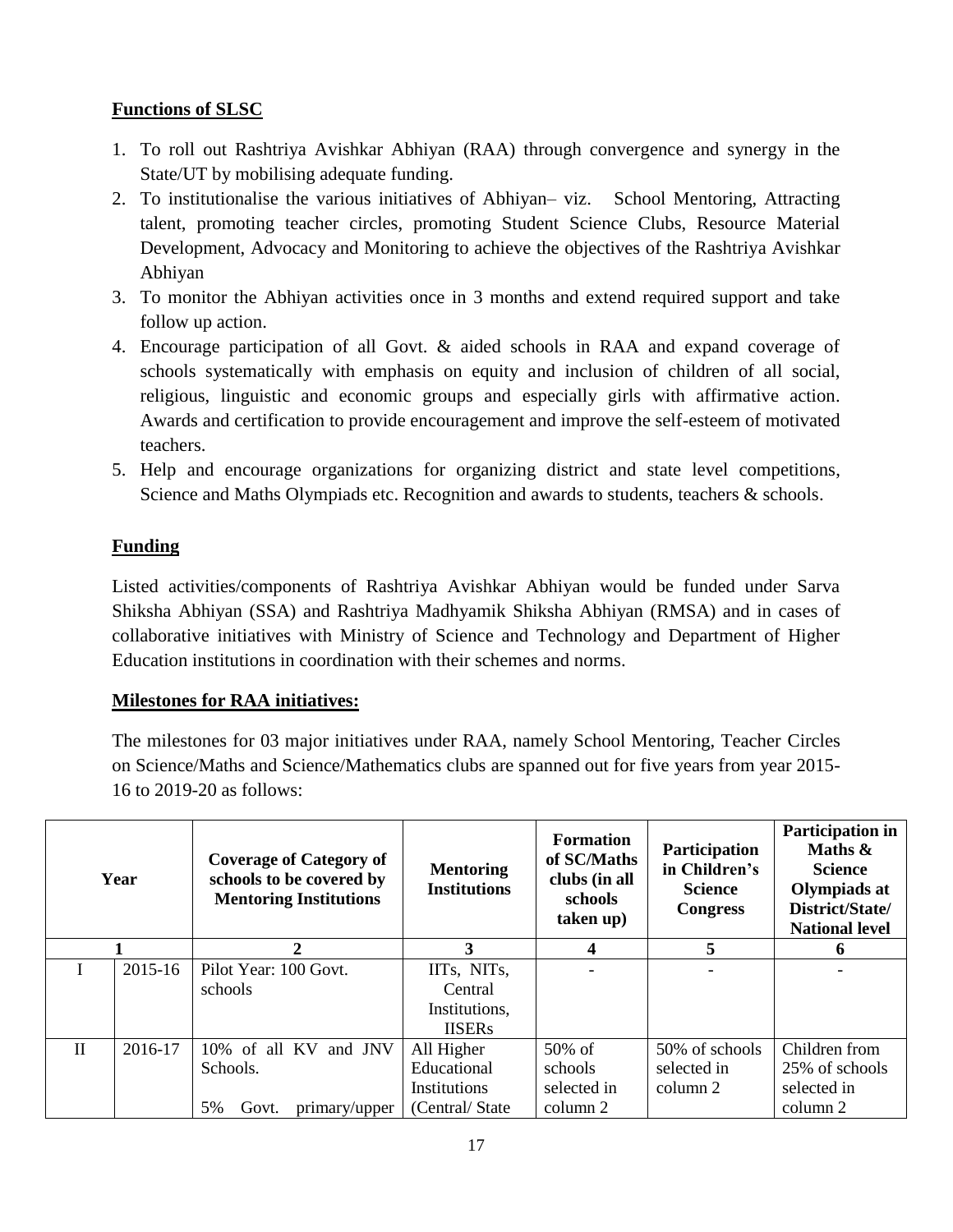| Year |         | <b>Coverage of Category of</b><br>schools to be covered by<br><b>Mentoring Institutions</b>                   | <b>Mentoring</b><br><b>Institutions</b>               | <b>Formation</b><br>of SC/Maths<br>clubs (in all<br>schools<br>taken up) | <b>Participation</b><br>in Children's<br><b>Science</b><br><b>Congress</b> | <b>Participation in</b><br>Maths $\&$<br><b>Science</b><br><b>Olympiads at</b><br>District/State/<br><b>National level</b> |
|------|---------|---------------------------------------------------------------------------------------------------------------|-------------------------------------------------------|--------------------------------------------------------------------------|----------------------------------------------------------------------------|----------------------------------------------------------------------------------------------------------------------------|
|      |         | secondary/sr.<br>primary and                                                                                  | Universities /                                        |                                                                          |                                                                            |                                                                                                                            |
|      |         | secondary                                                                                                     | Colleges under                                        |                                                                          |                                                                            |                                                                                                                            |
|      |         |                                                                                                               | <b>UGC/AICTE</b>                                      |                                                                          |                                                                            |                                                                                                                            |
| III  | 2017-18 | 25% of all Govt. schools<br>including<br>secondary/sr.<br>secondary<br>schools,<br>elementary/primary schools | Do                                                    | 22                                                                       | 22                                                                         | , 2                                                                                                                        |
| IV   | 2018-19 | of<br>50%<br>secondary/sr.<br>schools,<br>secondary<br>elementary/primary schools                             | Do                                                    | , 2, 3                                                                   | , 2, 3                                                                     | , 2                                                                                                                        |
| V    | 2019-20 | 100%<br>secondary $\&$<br>sr.<br>schools, 75%<br>secondary<br>elementary/primary schools                      | Higher<br>Secondary<br>Schools for<br>Primary Schools | , 2, 3                                                                   | , 2, 3                                                                     | , 2, 3                                                                                                                     |

This issues with the approval of the Hon'ble HRM.

**(Anamika Singh)**

**Deputy Secretary to Govt. of India**

**Department of School Education & Literacy**

**Ministry of Human Resource Development**

**Tel: 011-23388098**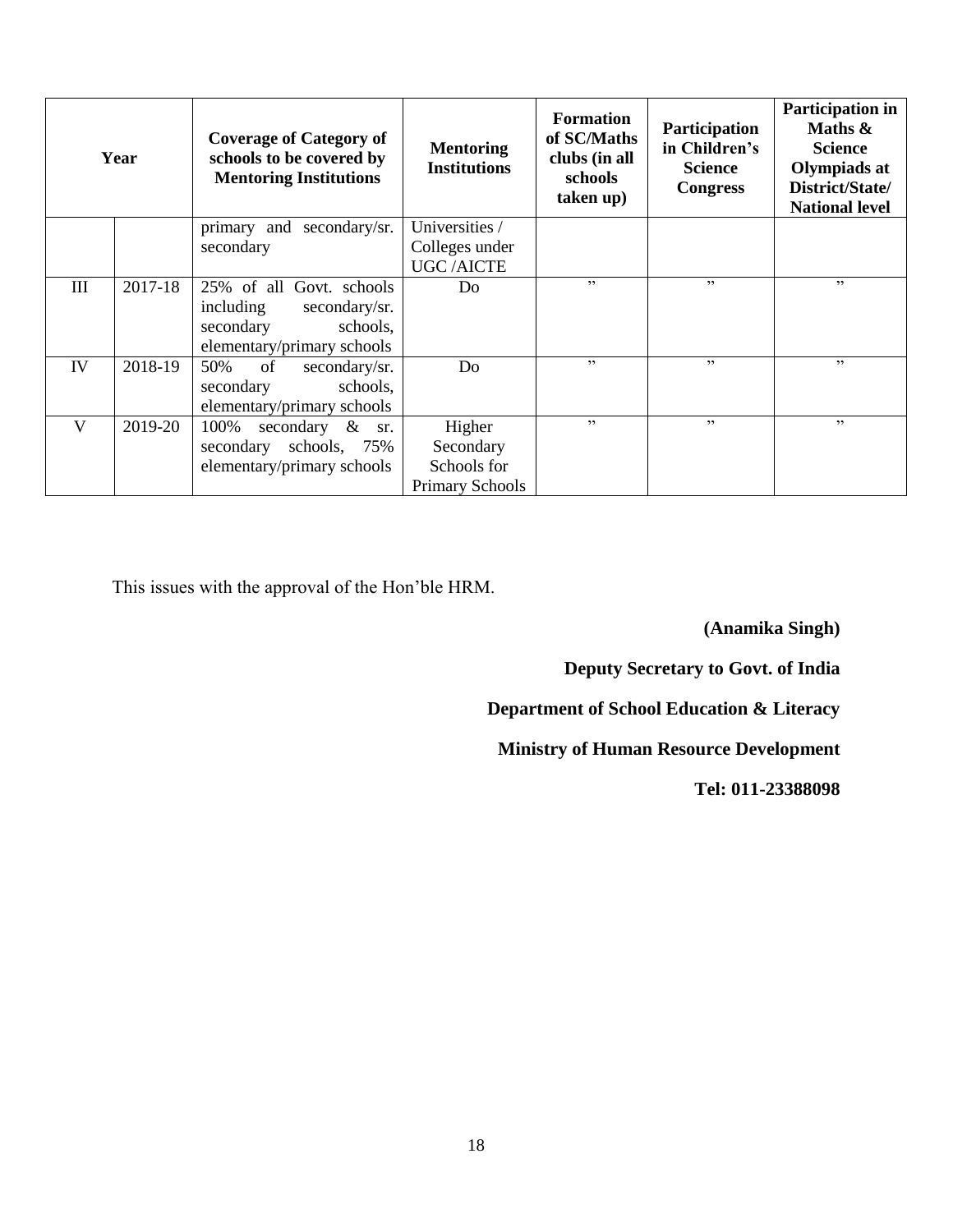#### **National level Nodal Institutions**

(Consent and approval to be obtained)

- 1. National Council of Education Research and Training, MHRD (GOI)
- 2. Homi Bhabha Centre for Science Education, Mumbai, Dept. of Atomic Energy (GOI)
- 3. National Council of Science Museums (Ministry of Culture)
- 4. Vigyan Prasar, Dept. of Science & Technology (GOI)
- 5. National Institute of Science Education and Research, Bhubaneswar under Dept. of Atomic Energy (GOI)
- 6. Inter-University Centre for Astronomy & Astrophysics, Children's Science Centre, Pune University, Pune. And other Inter-University centres.
- 7. Indian Institutes of Technology (MHRD)
- 8. Institute of Mathematical Sciences, Chennai
- 9. Vikram Sarabhai Community Science Centre, Ahmadabad
- 10. Indian Institutes of Science Education & Research (IISER)-Bhopal, Kolkata, Mohali, Pune and Thiruvananthapuram,
- 11. Kerala Shastra Sahitya Parishad and similar organisations.
- 12. Centre for Science Education, NEHU, Shillong.
- 13. NE Space Application Centre, Shillong
- 14. National Council for Science & Technology Communication
- 15. Association of Mathematics Teachers of India and similar professional organisations.

Role: To provide leadership at National level to plan, implement and monitor one or more of 16 components of RAA.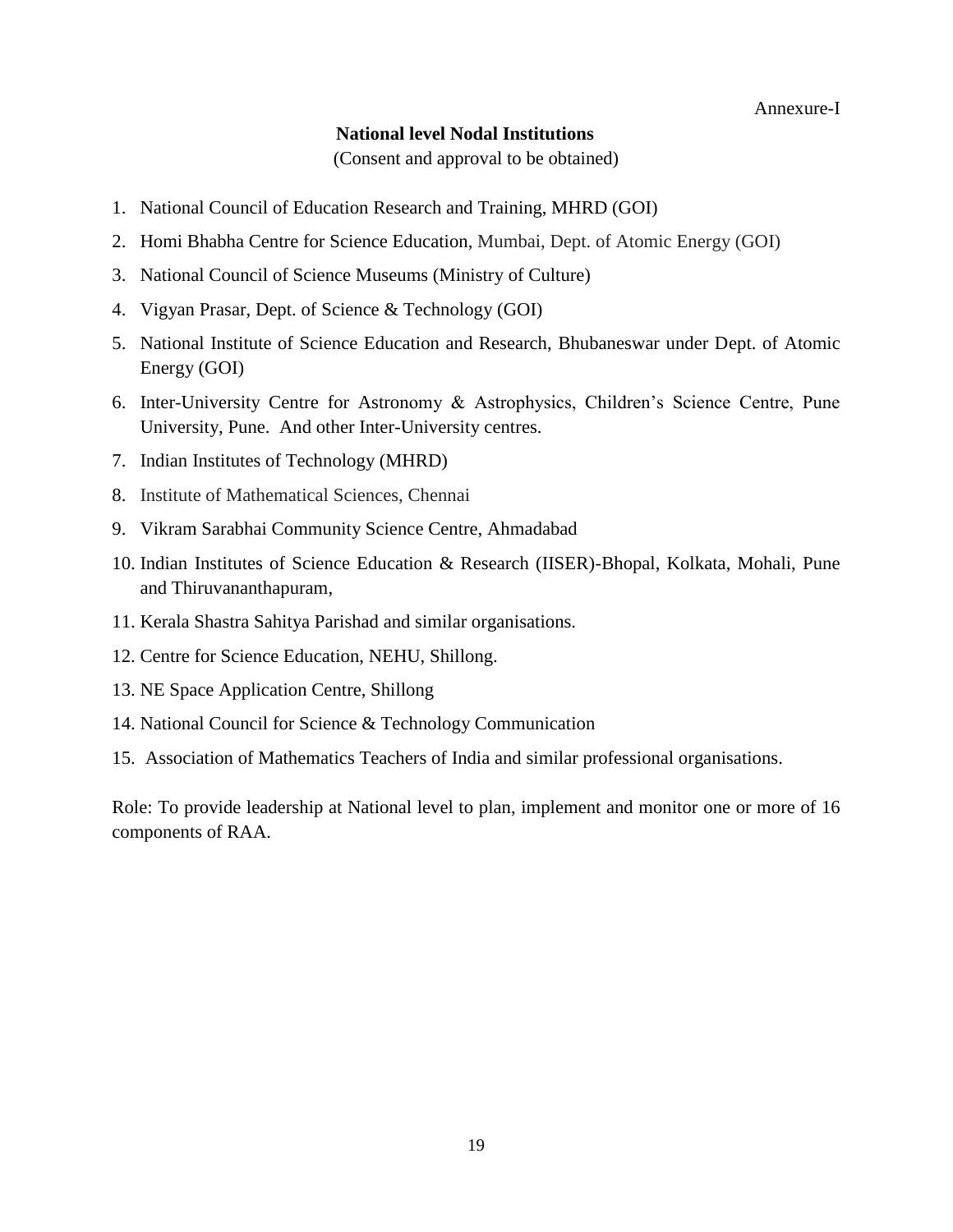### **1. Children Science Congress**

The method of science is as important as is the science itself. National Council for Science & Technology Communication (NCSTC) popularizes methods of science through National Children Science Congress (NCSC), wherein a focal theme is selected and school children up to 18 years of age, are encouraged to select a sub topic of the focal theme relevant to their environment, propose a hypothesis, construct experimental designs, carry out experiments, collect the data, organize it and make an effort to reach at conclusions or solve the problems through intervention of science & technology.

NCSTC is able to encourage about a million students and thousands of teachers. The scale of encouragement could be gauzed by the data of  $21<sup>st</sup> NCSC$  organized by Madhya Pradesh Council for Science & Technology, wherein 183 escort teachers, 77 state coordinators/state academic coordinators, team coordinators, 75 evaluators, 93 resource persons, exhibitors, 10 key resource persons and 300 organizers, volunteers, invites and general public participated.

Technical sessions and poster presentation are the core activities of NCSC. 643 projects from 35 states and Union territories of India including Kendriya Vidyalaya Sangathan and Navoday Vidyalaya Samiti participated. 21 projects from United Arab Emirates (UAE) and 3 projects from ASEAN nations were presented on the theme "Energy: Exposure, Harness and Conserve". There is no specific budget for the activity. It is supported out of the general budget of NCSTC and costs around **Rs.6 crores** per annum.

 If the Ministry of Human Resource Development (MHRD) can collaborate with NCSTC to take this activity to each school in the country, budgetary requirement for manpower, activities, will be in a progression of Rs.20 crores and an increase of around Rs.10 crores each year.

#### **2. Promotion of innovation**:

The Initiative for Research and Innovation in Science (IRIS) is a successful example of Public Private Partnership which NCSTC is implementing in collaboration with INTEL India. Students upto the age of 18 years are encouraged to develop a research project, select a team and a guide scientist and work on it, across 17 subjects/ categories. It is reviewed by an expert in the area. DST supports IRIS alongwith CII to reach out to the school level, looking for bright researchers among children and high quality research labs to select a guide scientist. The final selection takes place at a national fair wherein the finalists of similar science fairs from NCERT, NCSM and NCSC also participate. The successful students are sponsored to participate in an international fair of Science & Engineering INTEL International at USA. The Indian delegation performed impressively in the past and has won 13 awards this year with a delegation of 18 students with 12 projects.